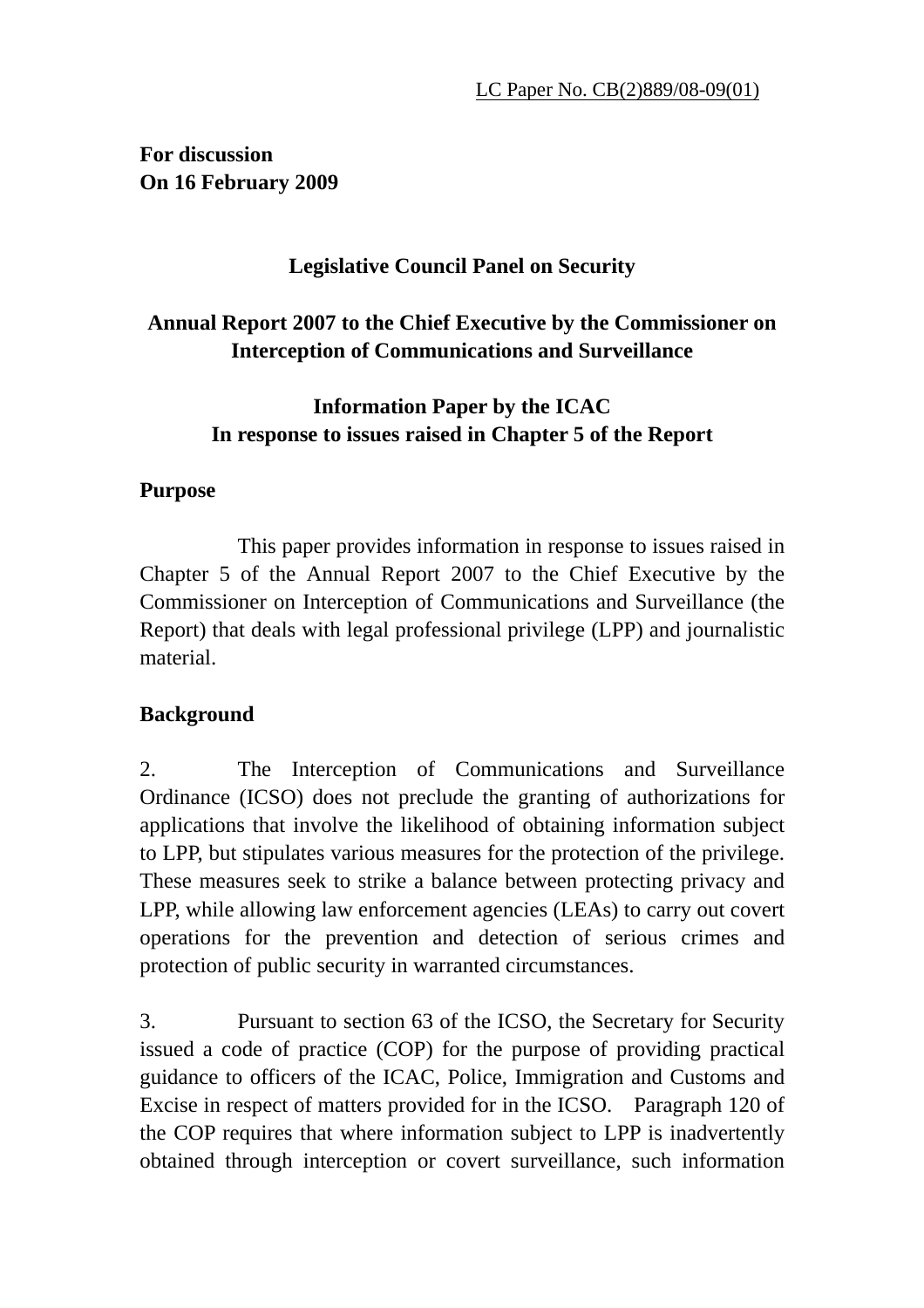must be screened out by a dedicated unit separate from investigation team and must be withheld from the investigators. It also requires that the Commissioner on Interception of Communications and Surveillance (C/ICS) be notified of interception/covert operations that are likely to involve LPP information as well as other cases where LPP information has been obtained inadvertently. On the basis of the department's notification, the Commissioner may, inter alia, review the information passed on by the dedicated units to the investigators to check whether it includes any information subject to LPP that should have been screened out.

4. Section 59(2)(b) of ICSO and paragraphs 124 and 169 of COP require that any intercepted product that contains information that is subject to LPP should be destroyed as soon as reasonably practicable. Since the implementation of ICSO, the ICAC has issued internal instructions on Telecommunications Interception (TI) operations, including a destruction policy in accordance with the relevant requirements under the ICSO.

#### **The Four LPP Cases**

5. In 2007, on its own volition and in compliance with the COP, the ICAC notified C/ICS of four cases in which information that might be subject to LPP had been obtained through interception under the authority of a prescribed authorization (PA) issued by a panel judge (PJ) under the ICSO. (C/ICS confirms that only one of the four cases is a sure case where information subject to LPP had actually been obtained.)

6. In Chapter 5 of the Report, C/ICS has commented on the performance of individual ICAC officers in their handling of matters relating to information that might be subject to LPP, and how they responded to subsequent enquiries conducted by C/ICS. The ICAC respects these comments and has taken appropriate actions to ensure strict compliance with the relevant requirements under the ICSO and full co-operation with C/ICS in the performance of his statutory duties. The actions taken include intensified training for the officers and improvement of operation procedures, and, where appropriate, disciplinary and administrative actions against those found to have acted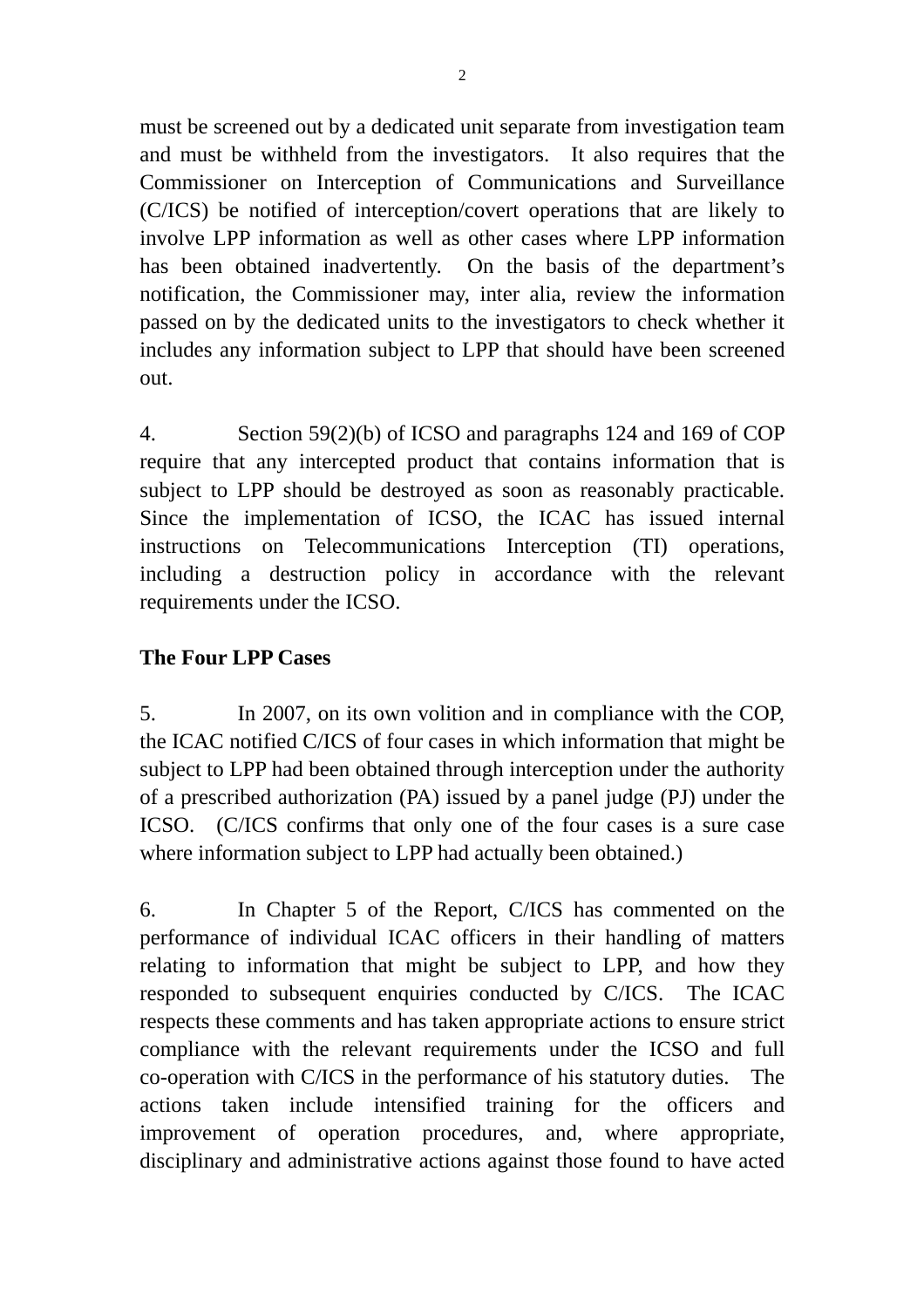inappropriately or breached the relevant requirements under the ICSO and internal instructions.

7. The ICSO is a new statutory regime governing the conduct of covert operations including TI and the scrutiny by C/ICS over such operations. As already pointed out in the Report by C/ICS, there are a number of legal issues requiring clarification, possibly through legislative amendment. When in doubt, the ICAC will seek legal advice. For ICSO-related issues that have service–wide implication on law enforcement, the ICAC will consult the Security Bureau (SB).

8. With reference to the four LPP cases mentioned in Chapter 5 of C/ICS's Report, the ICAC would like to provide information and present its views on three major issues as set out in the following paragraphs.

## **a) Unauthorized Interception of Telecommunications (LPP cases 1 and 4)**

9. Two out of the four LPP cases pertained to unauthorized interception of telecommunications. The first case (LPP 1 case) involved a duration of 105 minutes and the second (LPP 4 case) 34 minutes. The ICSO and the COP contain no provision in dealing with the situation where a PA was revoked by a PJ after submission of a REP-11 report by the relevant law enforcement agency (LEA) seeking to continue with the TI operation. In the event of a revocation occurring, the LEA will take immediate steps to cease listening to the intercepted product and cause discontinuance of the interception by disconnection of the relevant interception facility. The process takes time to complete. C/ICS considers the time gap between revocation and disconnection, no matter how brief the period, constitutes a period of unauthorized interception.

10. In LPP case 1, the PJ revoked the PA at 1115 hours. The decision for revocation was communicated to an ICAC officer waiting outside the PJ Office at 1125 hours. The officer immediately telephoned his supervisor, who there and then instructed cessation of listening. The cessation process was completed at 1130 hours. The supervisor also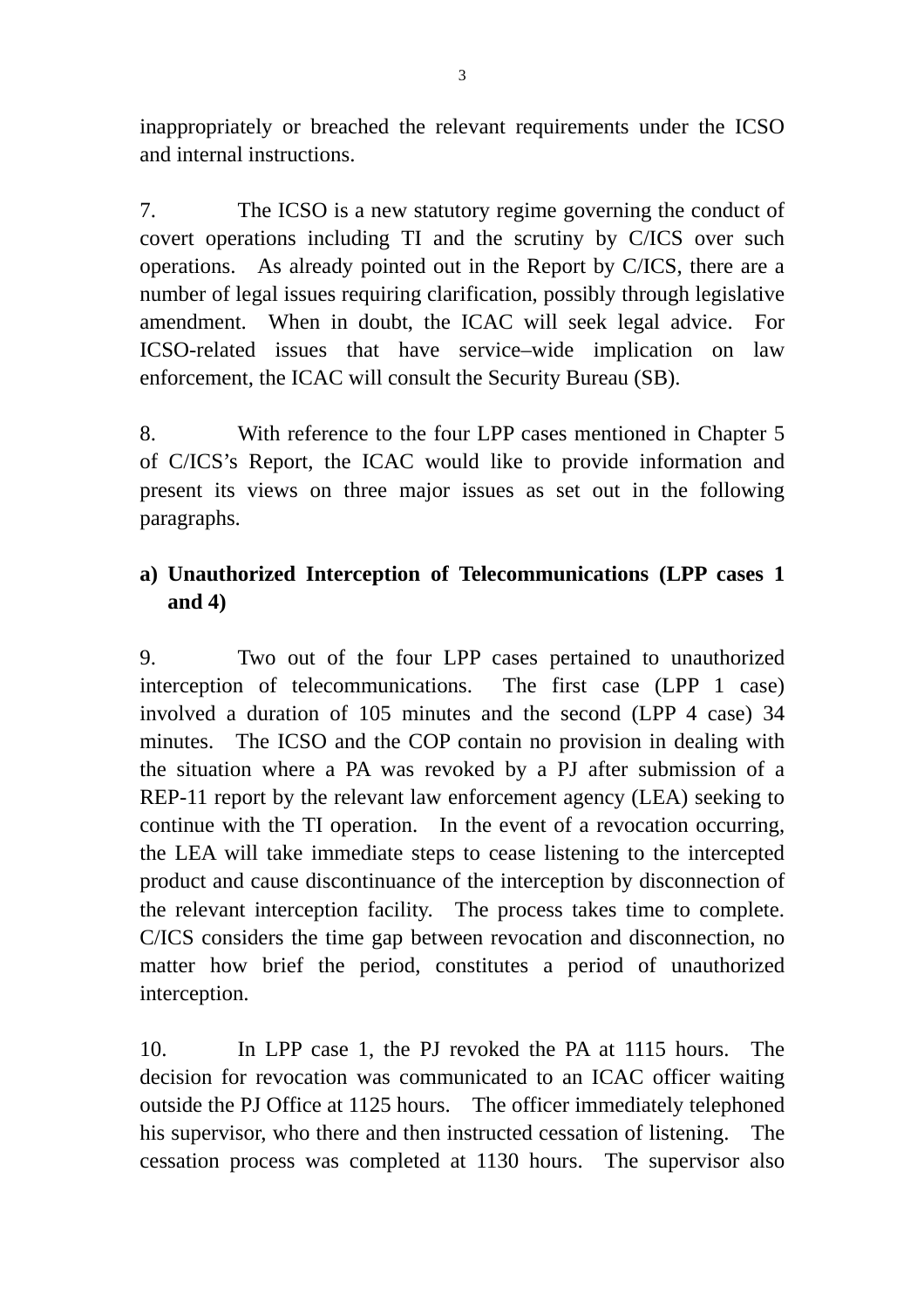caused disconnection of the interception facility, which was effected by a dedicated team<sup>1</sup>. The disconnection process was completed at  $1300$ hours (90 minutes). Where the ICAC was concerned, the period of unauthorized listening lasted for only 15 minutes.

11. Subsequently legal advice was sought with a view to clarifying the PJ's power to revoke a PA after submission of a REP-11 report. In the interim, measures were introduced to minimize unauthorized intrusion of privacy by ceasing to listen to the intercepted product while pending a decision of the PJ upon submission of REP-11 report, and by making prior arrangement with the dedicated team to minimize the time required to effect disconnection in case the PJ so decides. Since the ICSO and COP are silent on the details of some practical aspects of dealing with situations where LPP information might possibly be obtained, the ICAC has additionally implemented a set of procedures on handling of information obtained through interception that may be subject to LPP.

12. In LPP case 4, the period of unauthorized interception during the gap between the PJ's revocation of the authorization and the disconnection of the interception facility was reduced to 34 minutes with no unauthorized listening by ICAC officers having followed the above interim measures.

# **b) Delaying Matters by Not Submitting a Case Report to C/ICS(LPP case 1)**

13. With regard to LPP case 1, the legal issue and the sequence of events leading to the submission of section 53 report (providing information to C/ICS) as opposed to section 54 report (reporting on non-compliance) by the ICAC to C/ICS was given in paragraphs 5.14 to 5.23 of the Report. Seven months elapsed between the time C/ICS received a report and the time when the report was actually delivered. Much of the delay was caused by the inability of the parties concerned to reach an agreement as to whether the PJ has inherent power to revoke a PA after submission of a REP-11 report. In the end, a case report under

 $\overline{a}$ <sup>1</sup> With reference to paragraph 2.33 of the Report, the dedicated team, whilst being part of the LEAs, operates independently of their investigative arms.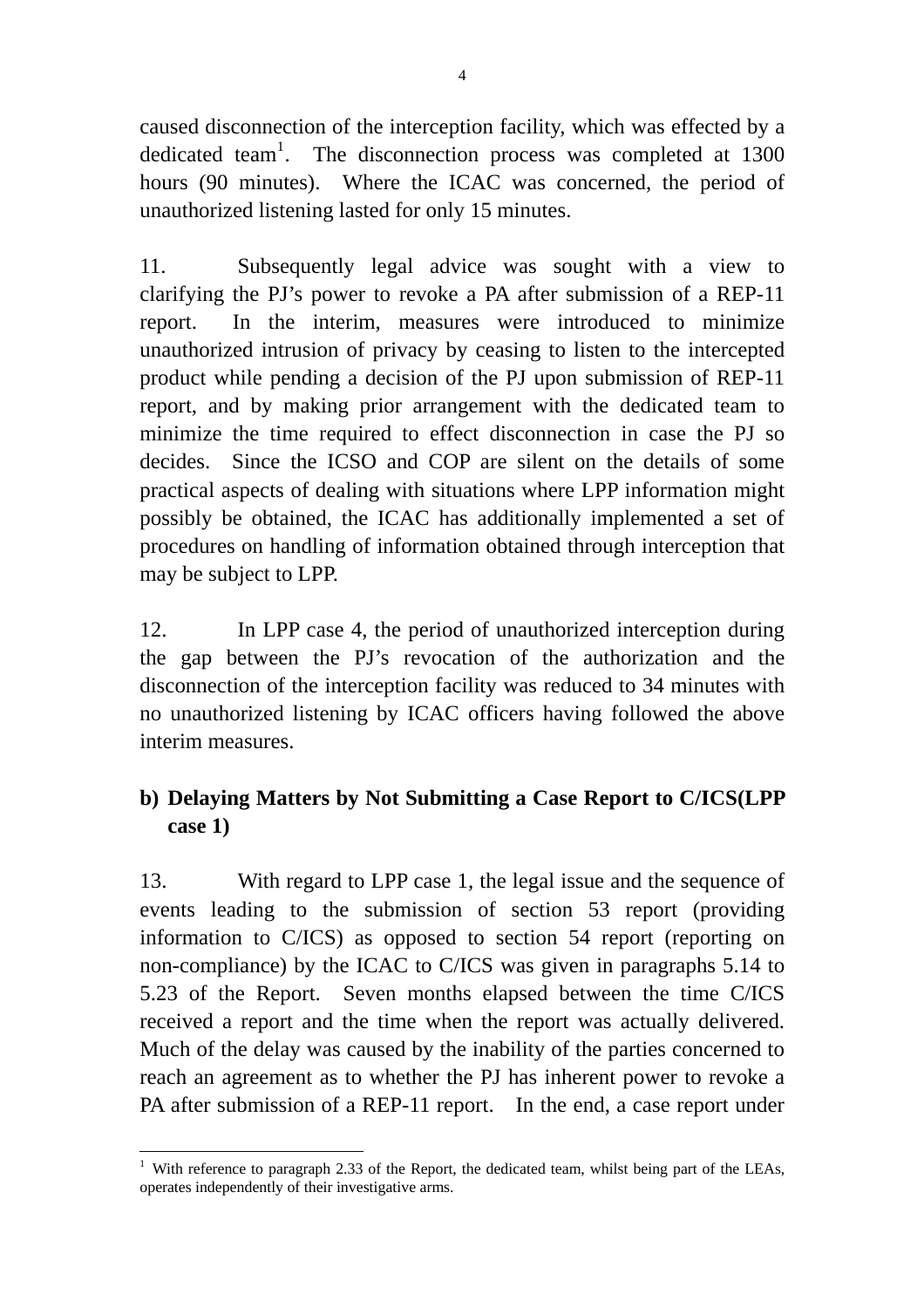section 53 was submitted to C/ICS in January 2008. The inconvenience caused to C/ICS is regretted. However, such delay was not the cause of the destruction of the intercepted product and related records required by C/ICS. The fact is that the intercepted product and related records had already been destroyed on 22 March 2007 in accordance with ICAC's destruction policy, just before C/ICS first raised the issue during his inspection visit to the ICAC on 28 March 2007 and long before his subsequent request on 13 June 2007 for the ICAC to submit a report of non-compliance under section 54.

### **c) Destruction of Intercepted Products and Relevant Records (LPP cases 2 and 3)**

14. The ICAC's destruction policy on intercepted product and related records is formulated based on the relevant requirements under the ICSO and the principle of protection of privacy and minimization of intrusion. The circumstances in which the destruction of the relevant records in LPP cases 2 and 3 took place were commented upon by C/ICS in Chapter 5 of his Report. The ICAC regrets the way certain ICAC officers had conducted themselves in the circumstances which appeared to be unsatisfactory. The ICAC fully accepts that the officers involved in implementing ICSO must be highly vigilant in dealing with information inadvertently obtained that may be subject to LPP, and that they must be prompt and alert in responding to requests by C/ICS to facilitate the fulfilment of his statutory duties. Such vigilance is best represented by the increased alertness in their daily operations and proactiveness on the part of the officers in facilitating enquiries conducted by C/ICS.

15. The impact of C/ICS's concern over the destruction of records emanating from LPP cases was felt towards the end of 2007. By January 2008, the ICAC has implemented a set of procedures on handling information that may be subject to LPP. The procedures were formulated taking into account of the comments and advice by C/ICS. They entail cessation of listening once information that may be subject to LPP has been inadvertently obtained and preservation of all relevant records for examination by C/ICS. C/ICS also brought to SB's attention the enhanced procedures in handling LPP matters for other LEAs to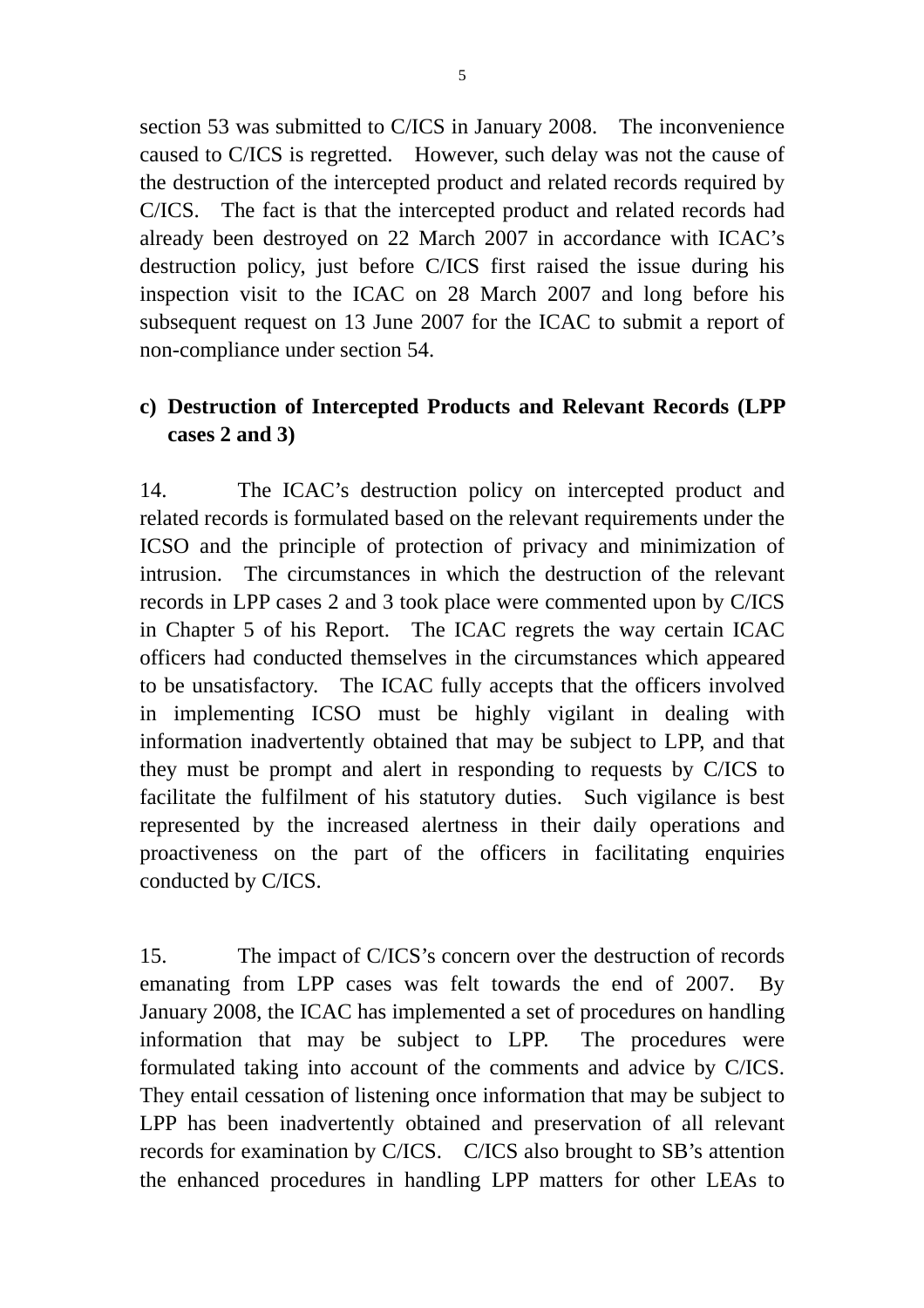follow. LPP case 4 was handled in accordance with the principles of the said procedures.

16. As stated in C/ICS's Report, he has identified some inadequacies of individual officers concerned in the handling of suspected LPP cases. He considers that such inadequacies were glitches at the initial stage of the implementation of the ICSO regime. He also observes that the handling of the last case (LPP case 4) demonstrated that such initial glitches had been rectified.

17. To better equip our officers in dealing with ICSO matters, we have:-

- i. conducted regular briefings, training workshops and experience sharing sessions to all concerned officers with a view to ensuring their full understanding of the law and relevant requirements taking into account of their day-to-day experience in the implementation of the ICSO;
- ii. revised and improved the existing procedures in handling information which may be subject to LPP obtained through telecommunications interception; and
- iii. with effect from April 2008, established a dedicated unit (a compliance assurance unit) to ensure full compliance with the law and relevant requirements and to answer any queries raised by C/ICS in the performance of his statutory duties.

#### **Way forward**

18. The ICAC will continue to support the work of C/ICS and fully cooperate with him in discharging his statutory duties under the ICSO.

19. The ICAC will continue to work closely with the Administration to address issues of common concern, including the clarification of relevant legal provisions. It is hoped that those outstanding issues identified during the implementation of the ICSO can be satisfactorily resolved in the forthcoming comprehensive review on ICSO with the objective of maintaining a right balance to ensure